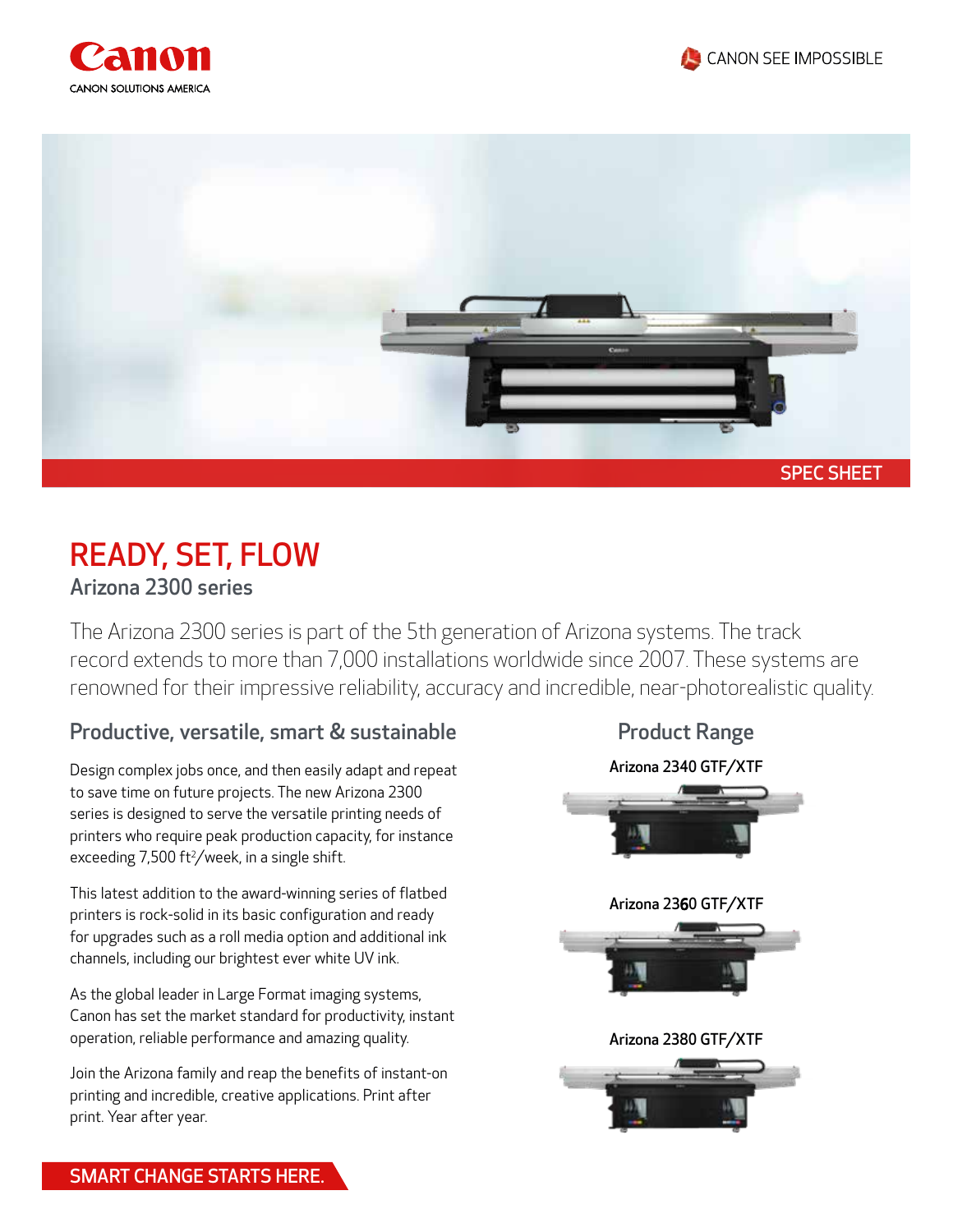# TECHNICAL SPECIFICATIONS Arizona 2300 GTF

| <b>Printing Technology</b>                 | 4/6/8-channel piezoelectric inkjet system using VariaDot imaging technology; with two 636-nozzle, variable droplet print<br>heads per channel.                                                                                                                                                                                                                                                                                                     |                                                                                                                                                                                                                         |                                                                                        |               |                                                                                      |                           |                                                                                 |                           |                                                                                   |  |  |
|--------------------------------------------|----------------------------------------------------------------------------------------------------------------------------------------------------------------------------------------------------------------------------------------------------------------------------------------------------------------------------------------------------------------------------------------------------------------------------------------------------|-------------------------------------------------------------------------------------------------------------------------------------------------------------------------------------------------------------------------|----------------------------------------------------------------------------------------|---------------|--------------------------------------------------------------------------------------|---------------------------|---------------------------------------------------------------------------------|---------------------------|-----------------------------------------------------------------------------------|--|--|
| Ink Configurations                         | 2340 GTF: CMYK<br>2380 GTF: CMYK+WW/V +cm<br>2360 GTF: CMYK+WW/V                                                                                                                                                                                                                                                                                                                                                                                   |                                                                                                                                                                                                                         |                                                                                        |               |                                                                                      |                           |                                                                                 |                           |                                                                                   |  |  |
| <b>Resolution</b>                          | Variable droplet sizes from 6 to 30 picolitres. The ability to vary the drop size to 6 picolitres produces sharp images with<br>smoother gradients and quartertones. The ability to jet larger droplets up to 30 picolitres produces uniform colors. The<br>result is near-photorealistic quality with sharpness only before seen at resolutions of 1,440 dpi or higher. Text as small as 2<br>pt. is perfectly legible (in High Definition mode). |                                                                                                                                                                                                                         |                                                                                        |               |                                                                                      |                           |                                                                                 |                           |                                                                                   |  |  |
| <b>Print Speed</b>                         | <b>Print Modes</b>                                                                                                                                                                                                                                                                                                                                                                                                                                 |                                                                                                                                                                                                                         |                                                                                        |               |                                                                                      |                           | <b>Flatbed</b>                                                                  |                           | <b>RMO</b>                                                                        |  |  |
|                                            | High-Key                                                                                                                                                                                                                                                                                                                                                                                                                                           | 2340 GTF<br>X                                                                                                                                                                                                           | 2360 GTF<br>X                                                                          | 2380 GTF<br>X |                                                                                      | ft <sup>2</sup> /h<br>958 | $m^2/h$<br>89.0                                                                 | ft <sup>2</sup> /h<br>732 | $m^2/h$<br>68.0                                                                   |  |  |
|                                            | Express                                                                                                                                                                                                                                                                                                                                                                                                                                            | X                                                                                                                                                                                                                       | X                                                                                      | X             |                                                                                      | 620                       | 57.6                                                                            | 491                       | 45.6                                                                              |  |  |
|                                            | Production-Fast                                                                                                                                                                                                                                                                                                                                                                                                                                    |                                                                                                                                                                                                                         |                                                                                        | X             |                                                                                      | 473                       | 44.0                                                                            | 383                       | 35.6                                                                              |  |  |
|                                            | Production<br>Quality                                                                                                                                                                                                                                                                                                                                                                                                                              | X                                                                                                                                                                                                                       | X                                                                                      | X             |                                                                                      | 395<br>280                | 36.7<br>26.0                                                                    | 332<br>242                | 30.8<br>22.5                                                                      |  |  |
|                                            | Quality-Matte                                                                                                                                                                                                                                                                                                                                                                                                                                      | X<br>X                                                                                                                                                                                                                  | X<br>X                                                                                 | X<br>X        |                                                                                      | 204                       | 19.0                                                                            | 179                       | 16.6                                                                              |  |  |
|                                            | Quality-Density                                                                                                                                                                                                                                                                                                                                                                                                                                    | X                                                                                                                                                                                                                       | X                                                                                      | X             |                                                                                      | 156                       | 14.5                                                                            | 137                       | 12.7                                                                              |  |  |
|                                            | Quality-Layered (2)                                                                                                                                                                                                                                                                                                                                                                                                                                |                                                                                                                                                                                                                         | X                                                                                      | X             |                                                                                      | 140                       | 13.0                                                                            | 121                       | 11.2                                                                              |  |  |
|                                            | Quality-Layered (3)<br>Fine Art                                                                                                                                                                                                                                                                                                                                                                                                                    |                                                                                                                                                                                                                         | X                                                                                      | X             |                                                                                      | 93<br>226                 | 8.7<br>21.0                                                                     | 80<br>198                 | 7.5<br>18.4                                                                       |  |  |
|                                            | High Definition                                                                                                                                                                                                                                                                                                                                                                                                                                    | X<br>X                                                                                                                                                                                                                  | X<br>X                                                                                 | X<br>X        |                                                                                      | 119                       | 11.1                                                                            | 109                       | 10.1                                                                              |  |  |
|                                            | Varnish (High Gloss)                                                                                                                                                                                                                                                                                                                                                                                                                               |                                                                                                                                                                                                                         | $\mathsf{x}$                                                                           | $\mathsf{X}$  |                                                                                      | ~175                      | ~1                                                                              | n.a.                      | n.a.                                                                              |  |  |
| Ink System                                 | IJC357 UV-curable inks packed in quick-change, 2 and 3* litre bags for: Black, Cyan, Magenta, Yellow, Light Cyan, Light<br>Magenta. White and Varnish packed in 1 litre bags. * TBA                                                                                                                                                                                                                                                                |                                                                                                                                                                                                                         |                                                                                        |               |                                                                                      |                           |                                                                                 |                           |                                                                                   |  |  |
| <b>System Architecture</b>                 | True flatbed for rigid media printing with Arizona FLOW technology: an impressive airflow technique combined with a zone-<br>less, double-origin table layout, supported by 8 easy-to-use pneumatic registration pins. In addition, the Roll Media Option is<br>available for flexible media printing                                                                                                                                              |                                                                                                                                                                                                                         |                                                                                        |               |                                                                                      |                           |                                                                                 |                           |                                                                                   |  |  |
| <b>Geometric Accuracy</b>                  |                                                                                                                                                                                                                                                                                                                                                                                                                                                    |                                                                                                                                                                                                                         | <b>Measured Over</b>                                                                   |               |                                                                                      |                           | <b>Maximum Error</b>                                                            |                           |                                                                                   |  |  |
|                                            | Line length (system width)<br>Line length (system height)<br>Line straightness (system width)<br>Line straightness (system height)<br>Diagonal Error ("squareness")                                                                                                                                                                                                                                                                                |                                                                                                                                                                                                                         | Flatbed<br>2,500 mm<br>$1,250$ mm<br>2,500 mm<br>$1,250$ mm<br>$1,250 \times 2,500$ mm |               | <b>RMO</b><br>$2,190$ mm<br>$2,000$ mm<br>2,190 mm<br>$2,000$ mm<br>2,000 x 2,190 mm |                           | Flatbed<br>$± 0.8$ mm<br>$± 0.4$ mm<br>$0.7$ mm<br>$0.5$ mm<br>$1.0 \text{ mm}$ |                           | <b>RMO</b><br>$± 0.6$ mm<br>$±1.5$ mm<br>$0.7$ mm<br>$2.0$ mm<br>$2.5 \text{ mm}$ |  |  |
| <b>Rigid Media</b>                         | Maximum area:<br>Maximum thickness:<br>Maximum mass:                                                                                                                                                                                                                                                                                                                                                                                               | 49.2 x 98.4 inches / 125 x 250 cm<br>2.0 inches $/$ 50.8 mm<br>7 lbs/ft2 / 34 kg/m2                                                                                                                                     |                                                                                        |               |                                                                                      |                           |                                                                                 |                           |                                                                                   |  |  |
| Rigid Media Print Area                     | Up to: $49.6 \times 98.8$ inches / 126 x 251 cm (for edge-to-edge printing)                                                                                                                                                                                                                                                                                                                                                                        |                                                                                                                                                                                                                         |                                                                                        |               |                                                                                      |                           |                                                                                 |                           |                                                                                   |  |  |
| <b>Media Roll Specification</b>            |                                                                                                                                                                                                                                                                                                                                                                                                                                                    | 35.4 to 86.6 inches / 90 to 220 cm. Up to 110 lbs / 50 kg (at any width). Maximum diameter: 9.45 inches / 240 mm. Core: 3<br>inches (inside). Bias: Print-side-in or print-side-out. Most types (application dependent) |                                                                                        |               |                                                                                      |                           |                                                                                 |                           |                                                                                   |  |  |
| <b>Roll Media Print Width</b>              | Up to 86.2 inches $/$ 219 cm                                                                                                                                                                                                                                                                                                                                                                                                                       |                                                                                                                                                                                                                         |                                                                                        |               |                                                                                      |                           |                                                                                 |                           |                                                                                   |  |  |
| <b>Image Processing</b>                    | ONYX® Thrive™ 19 (421 configuration or greater recommended)                                                                                                                                                                                                                                                                                                                                                                                        |                                                                                                                                                                                                                         |                                                                                        |               |                                                                                      |                           |                                                                                 |                           |                                                                                   |  |  |
| Connectivity                               | 10/100/1000 Base-T                                                                                                                                                                                                                                                                                                                                                                                                                                 |                                                                                                                                                                                                                         |                                                                                        |               |                                                                                      |                           |                                                                                 |                           |                                                                                   |  |  |
|                                            |                                                                                                                                                                                                                                                                                                                                                                                                                                                    |                                                                                                                                                                                                                         |                                                                                        |               |                                                                                      |                           |                                                                                 |                           |                                                                                   |  |  |
| Arizona Xpert                              | Arizona Xpert offers a unique tool set to save time and money in the creation of multiple-up, multi-layered, duplex<br>or complex applications. To activate this functionality the "Arizona Xpert Resale license" and the "Add Arizona Xpert<br>Permission" are needed with the Arizona 2300 series printer. Further it requires ONYX Thrive to be installed.                                                                                      |                                                                                                                                                                                                                         |                                                                                        |               |                                                                                      |                           |                                                                                 |                           |                                                                                   |  |  |
| Electrical Power/<br><b>Compressed Air</b> | 2 x 200-240 VAC, 50/60 Hz, Single-phase, 16A per circuit<br>Circuit Breakers: North America: 20A. Europe: 16A. ROW: See CB Scheme Report<br>Clean, dry, compressed air using a Coalescing Filter. Pressure Regulator set to 100 psi (690 kPa) and connects air regulator<br>to 1/2 inch or 12mm OD air tubing. Peak flow: 4 cfm at 100 psi (113 I/min at 690 kPa)                                                                                  |                                                                                                                                                                                                                         |                                                                                        |               |                                                                                      |                           |                                                                                 |                           |                                                                                   |  |  |
| Environment                                | Temperature: 64° to 86° F (18° to 30° C)<br>Relative humidity: 30 to 70% (non-condensing)<br>Ventilation: 700 cfm / 1,200 m3 per hour / minimum (see Site Preparation Guide)<br>Altitude: 9,020 feet (2,750 m) maximum, however some components specify a limit of 6,560 feet (2,000 m)                                                                                                                                                            |                                                                                                                                                                                                                         |                                                                                        |               |                                                                                      |                           |                                                                                 |                           |                                                                                   |  |  |
| Size/Weight                                | Printer only: 196.9 x 78.7 inches (5.0 m x 2.0 m), 1,951 lbs. (885 kg)<br>Printer + Roll Media Option: 196.9 x 90.2 inches (5.0 m x 2.29 m), 2,502 lbs. (1,135 kg)<br>Table height: 34.6 inches (0.88 m) / Overall height: 51.2 inches (1.3 m)                                                                                                                                                                                                     |                                                                                                                                                                                                                         |                                                                                        |               |                                                                                      |                           |                                                                                 |                           |                                                                                   |  |  |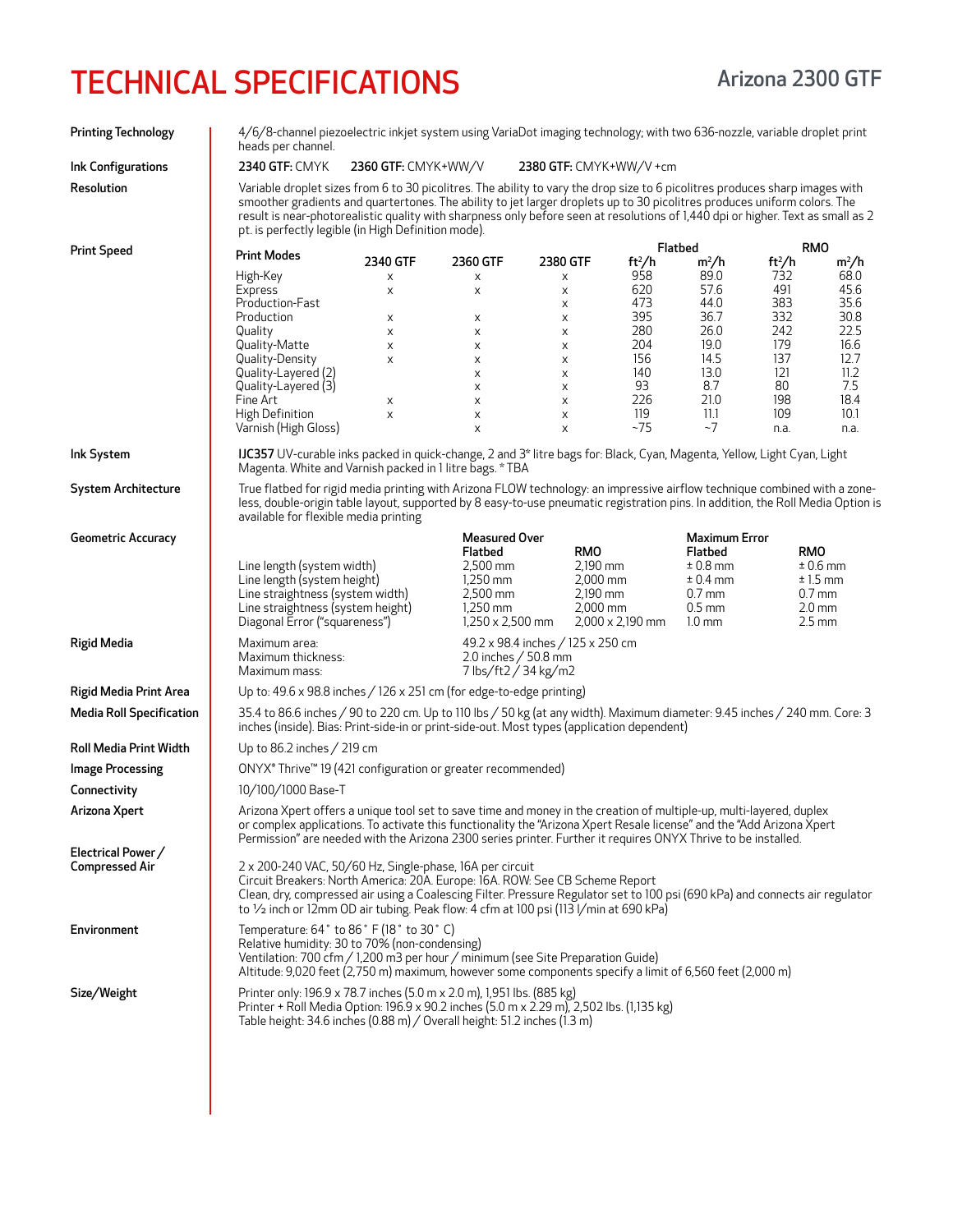# TECHNICAL SPECIFICATIONS Arizona 2300 XTF

| <b>Printing Technology</b>             | 4/6/8-channel piezoelectric inkjet system using VariaDot imaging technology; with two 636-nozzle, variable droplet print-<br>heads per channel.                                                                                                                                                                                                                                                                                                    |          |                       |                        |                         |                       |                    |                          |  |  |
|----------------------------------------|----------------------------------------------------------------------------------------------------------------------------------------------------------------------------------------------------------------------------------------------------------------------------------------------------------------------------------------------------------------------------------------------------------------------------------------------------|----------|-----------------------|------------------------|-------------------------|-----------------------|--------------------|--------------------------|--|--|
| Ink Configurations                     | 2340 XTF: CMYK<br>2360 XTF: CMYK+WW/V<br>2380 XTF: CMYK+WW/V +cm                                                                                                                                                                                                                                                                                                                                                                                   |          |                       |                        |                         |                       |                    |                          |  |  |
| <b>Resolution</b>                      | Variable droplet sizes from 6 to 30 picolitres. The ability to vary the drop size to 6 picolitres produces sharp images with<br>smoother gradients and quartertones. The ability to jet larger droplets up to 30 picolitres produces uniform colors. The<br>result is near-photorealistic quality with sharpness only before seen at resolutions of 1,440 dpi or higher. Text as small as 2<br>pt. is perfectly legible (in High Definition mode). |          |                       |                        |                         |                       |                    |                          |  |  |
| <b>Print Speed</b>                     |                                                                                                                                                                                                                                                                                                                                                                                                                                                    |          |                       |                        | Flatbed                 |                       | <b>RMO</b>         |                          |  |  |
|                                        | <b>Print Modes</b>                                                                                                                                                                                                                                                                                                                                                                                                                                 | 2340 XTF | 2360 XTF              | 2380 XTF               | ft <sup>2</sup> /h      | $m^2/h$               | ft <sup>2</sup> /h | $m^2/h$                  |  |  |
|                                        | High-Key<br><b>Express</b>                                                                                                                                                                                                                                                                                                                                                                                                                         | X<br>X   | X<br>X                | X<br>X                 | 1,023<br>691            | 95<br>64.2            | 732<br>491         | 68.0<br>45.6             |  |  |
|                                        | Production-Fast                                                                                                                                                                                                                                                                                                                                                                                                                                    |          |                       | X                      | 514                     | 47.8                  | 383                | 35.6                     |  |  |
|                                        | Production                                                                                                                                                                                                                                                                                                                                                                                                                                         | X        | X                     | X                      | 427                     | 39.7                  | 332                | 30.8                     |  |  |
|                                        | Quality<br>Quality-Matte                                                                                                                                                                                                                                                                                                                                                                                                                           | X<br>X   | X<br>X                | X<br>X                 | 297<br>212              | 27.6<br>19.7          | 242<br>179         | 22.5<br>16.6             |  |  |
|                                        | Quality-Density                                                                                                                                                                                                                                                                                                                                                                                                                                    | X        | X                     | X                      | 164                     | 15.3                  | 137                | 12.7                     |  |  |
|                                        | Quality-Layered (2)                                                                                                                                                                                                                                                                                                                                                                                                                                |          | X                     | Χ                      | 148                     | 13.8                  | 121                | 11.2                     |  |  |
|                                        | Quality-Layered (3)<br>Fine Art                                                                                                                                                                                                                                                                                                                                                                                                                    | X        | X<br>X                | X<br>X                 | 99<br>235               | 9.2<br>21.8           | 80<br>198          | 7.5<br>18.4              |  |  |
|                                        | <b>High Definition</b>                                                                                                                                                                                                                                                                                                                                                                                                                             | Χ        | X                     | X                      | 131                     | 12.2                  | 109                | 10.1                     |  |  |
|                                        | Varnish (High Gloss)                                                                                                                                                                                                                                                                                                                                                                                                                               |          | X                     | X                      | 97                      | $\sim$ 9              | n.a.               | n.a.                     |  |  |
| Ink System                             | IJC357 UV-curable inks packed in quick-change, 2 and 3* litre bags for: Black, Cyan, Magenta, Yellow, Light Cyan, Light<br>Magenta. White and Varnish packed in 1 litre bags. * TBA                                                                                                                                                                                                                                                                |          |                       |                        |                         |                       |                    |                          |  |  |
| <b>System Architecture</b>             | True flatbed for rigid media printing with Arizona FLOW technology: an impressive airflow technique combined with a zone-<br>less, double-origin table layout, supported by 16 easy-to-use pneumatic registration pins. In addition, the Roll Media Option<br>is available for flexible media printing.                                                                                                                                            |          |                       |                        |                         |                       |                    |                          |  |  |
| <b>Geometric Accuracy</b>              |                                                                                                                                                                                                                                                                                                                                                                                                                                                    |          | <b>Measured Over</b>  |                        |                         | <b>Maximum Error</b>  |                    |                          |  |  |
|                                        |                                                                                                                                                                                                                                                                                                                                                                                                                                                    |          | Flatbed               | <b>RMO</b>             |                         | Flatbed<br>$± 0.8$ mm |                    | <b>RMO</b><br>$± 0.6$ mm |  |  |
|                                        | Line length (system width)<br>Line length (system height)                                                                                                                                                                                                                                                                                                                                                                                          |          | $2,500$ mm<br>3080 mm | 2,190 mm<br>$2,000$ mm |                         | $±1.0$ mm             |                    | $±1.5$ mm                |  |  |
|                                        | Line straightness (system width)                                                                                                                                                                                                                                                                                                                                                                                                                   |          | $2,500$ mm            | 2,190 mm               |                         | $0.7$ mm              |                    | $0.7$ mm                 |  |  |
|                                        | Line straightness (system height)                                                                                                                                                                                                                                                                                                                                                                                                                  |          | 3080 mm               | $2,000$ mm             |                         | $0.7$ mm              |                    | $2.0 \text{ mm}$         |  |  |
|                                        | Diagonal Error ("squareness")                                                                                                                                                                                                                                                                                                                                                                                                                      |          | 3080 x 2,500 mm       |                        | $2,000 \times 2,190$ mm | $1.0 \text{ mm}$      |                    | $2.5 \text{ mm}$         |  |  |
| <b>Rigid Media</b>                     | Maximum area:<br>121.3 x 98.4 inches $/$ 308 x 250 cm (320 x N cm permitted w/308 cm vacuum)<br>Maximum thickness:<br>2.0 inches $/$ 50.8 mm                                                                                                                                                                                                                                                                                                       |          |                       |                        |                         |                       |                    |                          |  |  |
| Maximum mass:                          | 7 lbs/ft2 / 34 kg/m2                                                                                                                                                                                                                                                                                                                                                                                                                               |          |                       |                        |                         |                       |                    |                          |  |  |
| Rigid Media Print Area                 | Up to: 121.7 x 98.8 inches / 309 x 251 cm / $(321 \times N$ cm permitted w/308 cm vacuum)                                                                                                                                                                                                                                                                                                                                                          |          |                       |                        |                         |                       |                    |                          |  |  |
| <b>Media Roll Specification</b>        | 35.4 to 86.6 inches / 90 to 220 cm. Up to 110 lbs / 50 kg (at any width). Maximum diameter: 9.45 inches / 240 mm. Core: 3<br>inches (inside). Bias: Print-side-in or print-side-out. Most types (application dependent)                                                                                                                                                                                                                            |          |                       |                        |                         |                       |                    |                          |  |  |
| <b>Roll Media Print Width</b>          | Up to 86.2 inches $/$ 219 cm                                                                                                                                                                                                                                                                                                                                                                                                                       |          |                       |                        |                         |                       |                    |                          |  |  |
| <b>Image Processing</b>                | ONYX® Thrive™ 19 (421 configuration or greater recommended)                                                                                                                                                                                                                                                                                                                                                                                        |          |                       |                        |                         |                       |                    |                          |  |  |
| Connectivity                           | 10/100/1000 Base-T                                                                                                                                                                                                                                                                                                                                                                                                                                 |          |                       |                        |                         |                       |                    |                          |  |  |
| Arizona Xpert                          | Arizona Xpert offers a unique tool set to save time and money in the creation of multiple-up, multi-layered, duplex or com-                                                                                                                                                                                                                                                                                                                        |          |                       |                        |                         |                       |                    |                          |  |  |
|                                        | plex applications. To activate this functionality the "Arizona Xpert Resale license" and the "Add Arizona Xpert Permission"<br>are needed with the Arizona 2300 series printer. Further it requires ONYX Thrive to be installed.                                                                                                                                                                                                                   |          |                       |                        |                         |                       |                    |                          |  |  |
| Electrical Power/                      |                                                                                                                                                                                                                                                                                                                                                                                                                                                    |          |                       |                        |                         |                       |                    |                          |  |  |
| <b>Compressed Air</b>                  | 2 x 200-240 VAC, 50/60 Hz, Single-phase, 16A per circuit<br>Circuit Breakers: North America: 20A. Europe: 16A. ROW: See CB Scheme Report                                                                                                                                                                                                                                                                                                           |          |                       |                        |                         |                       |                    |                          |  |  |
|                                        | Clean, dry, compressed air using a Coalescing Filter. Pressure Regulator set to 100 psi (690 kPa) and connects air regulator                                                                                                                                                                                                                                                                                                                       |          |                       |                        |                         |                       |                    |                          |  |  |
|                                        | to 1/2 inch or 12mm OD air tubing.                                                                                                                                                                                                                                                                                                                                                                                                                 |          |                       |                        |                         |                       |                    |                          |  |  |
| Peak flow:                             | 4 cfm at 100 psi (113 l/min at 690 kPa)                                                                                                                                                                                                                                                                                                                                                                                                            |          |                       |                        |                         |                       |                    |                          |  |  |
| Environment<br>Temperature:            | 64° to 86° F (18° to 30° C)                                                                                                                                                                                                                                                                                                                                                                                                                        |          |                       |                        |                         |                       |                    |                          |  |  |
| Relative humidity:                     | 30 to 70% (non-condensing)                                                                                                                                                                                                                                                                                                                                                                                                                         |          |                       |                        |                         |                       |                    |                          |  |  |
| Ventilation:                           | 700 cfm / 1,200 m3 per hour / minimum (see Site Preparation Guide)                                                                                                                                                                                                                                                                                                                                                                                 |          |                       |                        |                         |                       |                    |                          |  |  |
| Altitude:                              | 9,020 feet (2,750 m) maximum, however some components specify a limit of 6,560 feet (2,000 m)                                                                                                                                                                                                                                                                                                                                                      |          |                       |                        |                         |                       |                    |                          |  |  |
|                                        | Printer only: 196.9 x 150.8 inches (5.0 m x 2.0 m), 4,169 lbs. (1,891 kg)                                                                                                                                                                                                                                                                                                                                                                          |          |                       |                        |                         |                       |                    |                          |  |  |
| Size/Weight                            |                                                                                                                                                                                                                                                                                                                                                                                                                                                    |          |                       |                        |                         |                       |                    |                          |  |  |
| Printer + Roll<br><b>Media Option:</b> | 196.9 x 162.2 inches (5.0 m x 4.12 m), 4,720 lbs. (2,141 kg)                                                                                                                                                                                                                                                                                                                                                                                       |          |                       |                        |                         |                       |                    |                          |  |  |
| Table height:                          | 34.6 inches (0.88 m) / Overall height: 51.2 inches (1.3 m)                                                                                                                                                                                                                                                                                                                                                                                         |          |                       |                        |                         |                       |                    |                          |  |  |